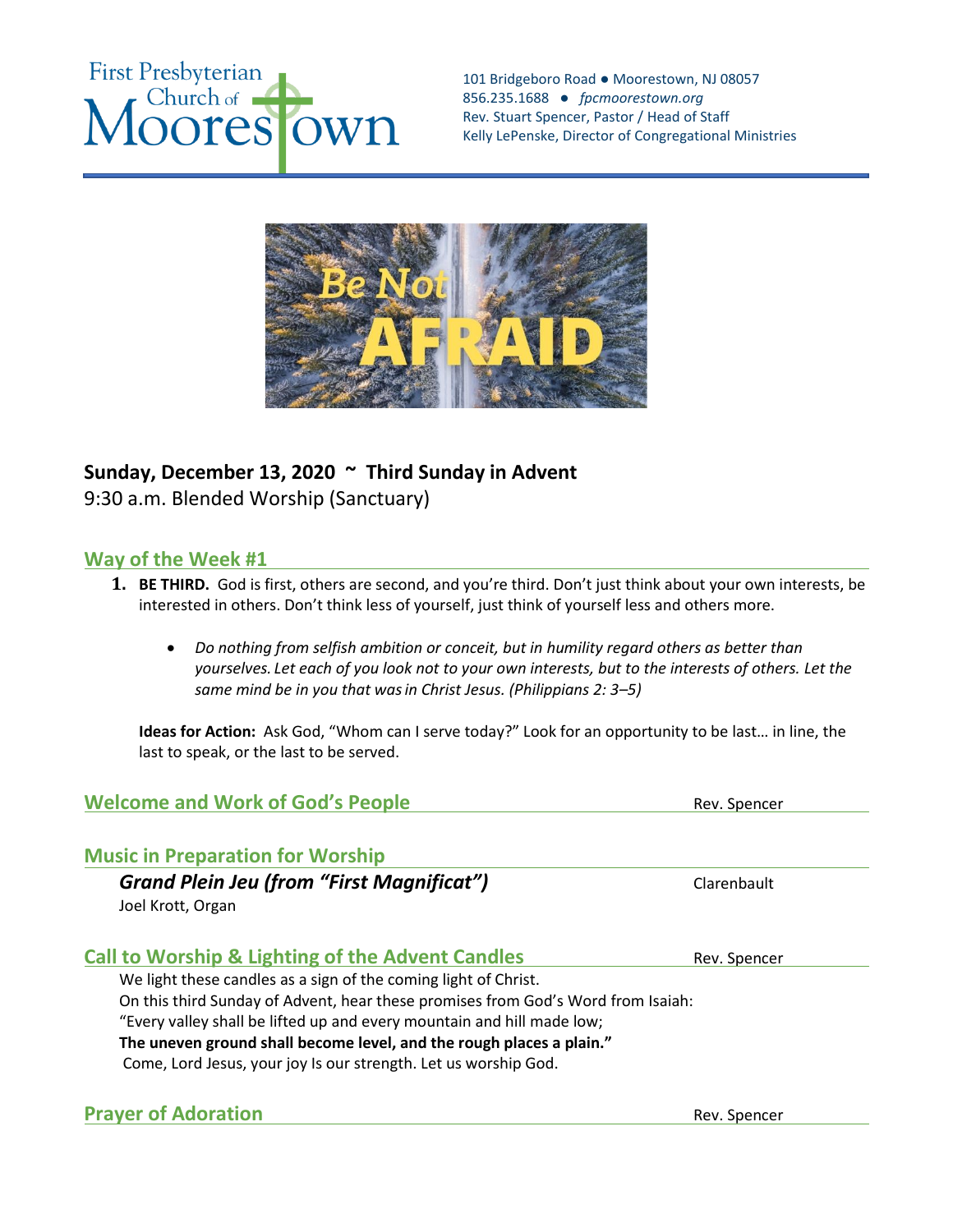**Lord, we confess that we are often like Zechariah –– we aim to be faithful and open to your Spirit, yet sometimes we simply go through the motions. We become dulled by the weariness of life, by frustrations, sorrows, and dreams deferred. Forgives us when we forget that we worship a living God. Forgive us for the ways we doubt and overlook your holy presence in our midst. Help us to respond to you with fresh eyes, hearts and hands.**

## **Reflection** Gwen Wilkie

Come, thou long-expected Jesus, born to set thy people free; From our fears and sins release us; let us find our rest in thee. Israel's strength and consolation, hope of all the earth thou art; Dear Desire of every nation, Joy of every longing heart.

*Time for personal prayers of confession before God*

## **Assurance of Forgiveness** Manuscripture Controller Manuscripture Religion Religion Religions Religion Religions Religions Religions Religions Religions Religions Religions Religions Religions Religions Religions Religions

Together we echo the hope-filled message of the angel Gabriel: "Don't be afraid! God sent me to bring you good news." And the good news is this:

**God shows his love for us in that while we were still sinners, Christ died for us. We are forgiven and freed to live new lives for Jesus. Let it be so!**

#### **Anthem**

# *O Lord, How Shall I Meet You?* Mengel Anna Lawlor, Cali Barton, Grace Rykaczewski, Lauren Clark, Gwen Wilkie, Nate Wilkie, Sam Scheibe, Adam Connor Karen Molloy, Piano

O Lord, how shall I meet You, how welcome you a-right? Your people long to greet You, my hope, my heart's delight! O kindle, Lord most Holy, Your lamp within my breast To do in spirit lowly all that may please You best. Love caused Your incarnation; love brought You down to me. Your thirst for my salvation procured my liberty. Oh, love beyond all telling, that led You to embrace In love, all loves excelling, our lost and fallen race.

# **Prayer of Intercession and the Lord's Prayer** ('debts') Rev. Spencer

**Offertory** Rev. Spencer Please remember the church in your year-end giving and consider how God may be calling you to bring hope and love to others through prayer, service and financial gifts. [Give easily online](https://fpcmoorestown.churchcenter.com/giving) or directly from your phone by using the [Church Center App.](https://fpcmoorestown.churchcenter.com/registrations/events/461665) Thank you to all who are generously giving by mail or electronically. Your faithfulness has allowed the church to support its staff and responsibilities during this pandemic. For questions or help, contact the church office at 856.235.1688.

# **Prayer of Confession** Kelly Lepenske **Kelly Lepenske**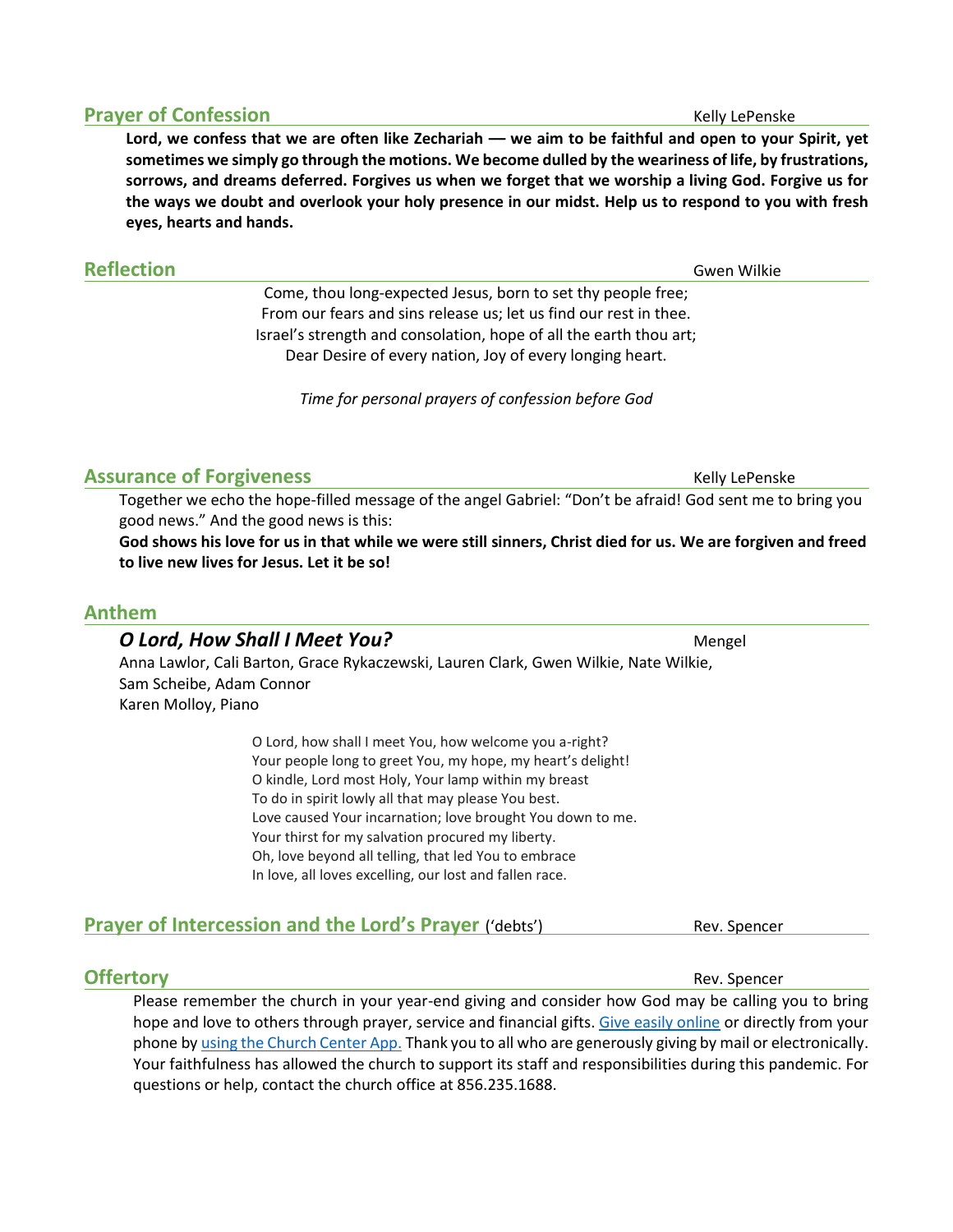#### **Blessing of the Manger Sunday Gifts Rev. Spencer** Rev. Spencer

These gifts, given from the heart, will support the clients of Oaks Integrated Care during the holidays.

#### **Offertory Music**

**To a Virgin, Meek and Mild** Spanish Carol, arr. Hustad Gwen Wilkie, Alto Joel Krott, Organ

> To a virgin meek and mild came an angel holy, Greeting her, the undefiled, in her chamber lowly: Hail to thee, thou blessed one, chosen mother of God's Son! Through a wondrous birth He shall come to earth, and shall reign as a King As a King forever, Jesus blessed Savior.

By the sages long foretold, now the day is nearing; Promises of God unfold, in the Son appearing. He, the Child of Bethlehem, branch divine of Jesse's stem, Shall have great increase as the Prince of Peace, and the earth shall be filled With the Lord's salvation, Hope of every nation.

# *"The Fear of Disappointment"*

Scripture: Text: [Luke 1: 5-25 \(NLT\)](https://www.biblegateway.com/passage/?search=Luke+1%3A+5-25&version=NLT) Sermon Series: "Be Not Afraid"

**<sup>13</sup>** But the angel said, "Don't be afraid, Zechariah! God has heard your prayer. Your wife, Elizabeth, will give you a son, and you are to name him John. **<sup>14</sup>** You will have great joy and gladness, and many will rejoice at his birth, **<sup>15</sup>** for he will be great in the eyes of the Lord. He must never touch wine or other alcoholic drinks. He will be filled with the Holy Spirit, even before his birth. <sup>16</sup> And he will turn many Israelites to the Lord their God. **<sup>17</sup>**He will be a man with the spirit and power of Elijah. He will prepare the people for the coming of the Lord. He will turn the hearts of the fathers to their children, and he will cause those who are rebellious to accept the wisdom of the godly."

**<sup>18</sup>** Zechariah said to the angel, "How can I be sure this will happen? I'm an old man now, and my wife is also well along in years." **<sup>19</sup>** Then the angel said, "I am Gabriel! I stand in the very presence of God. It was he who sent me to bring you this good news! **<sup>20</sup>** But now, since you didn't believe what I said, you will be silent and unable to speak until the child is born. For my words will certainly be fulfilled at the proper time."

## **Music in Preparation for Service**

#### *Fughette: How Brightly Beams the Morning Star* **Fughette: How Brightly Beams the Morning Star** Joel Krott, Organ

## **Benediction and Going Forth** The Community Community Community Religible Penske

*The people are invited to leave an offering in the offering box located at the back of the narthex.* 

**Sermon** Kelly LePenske